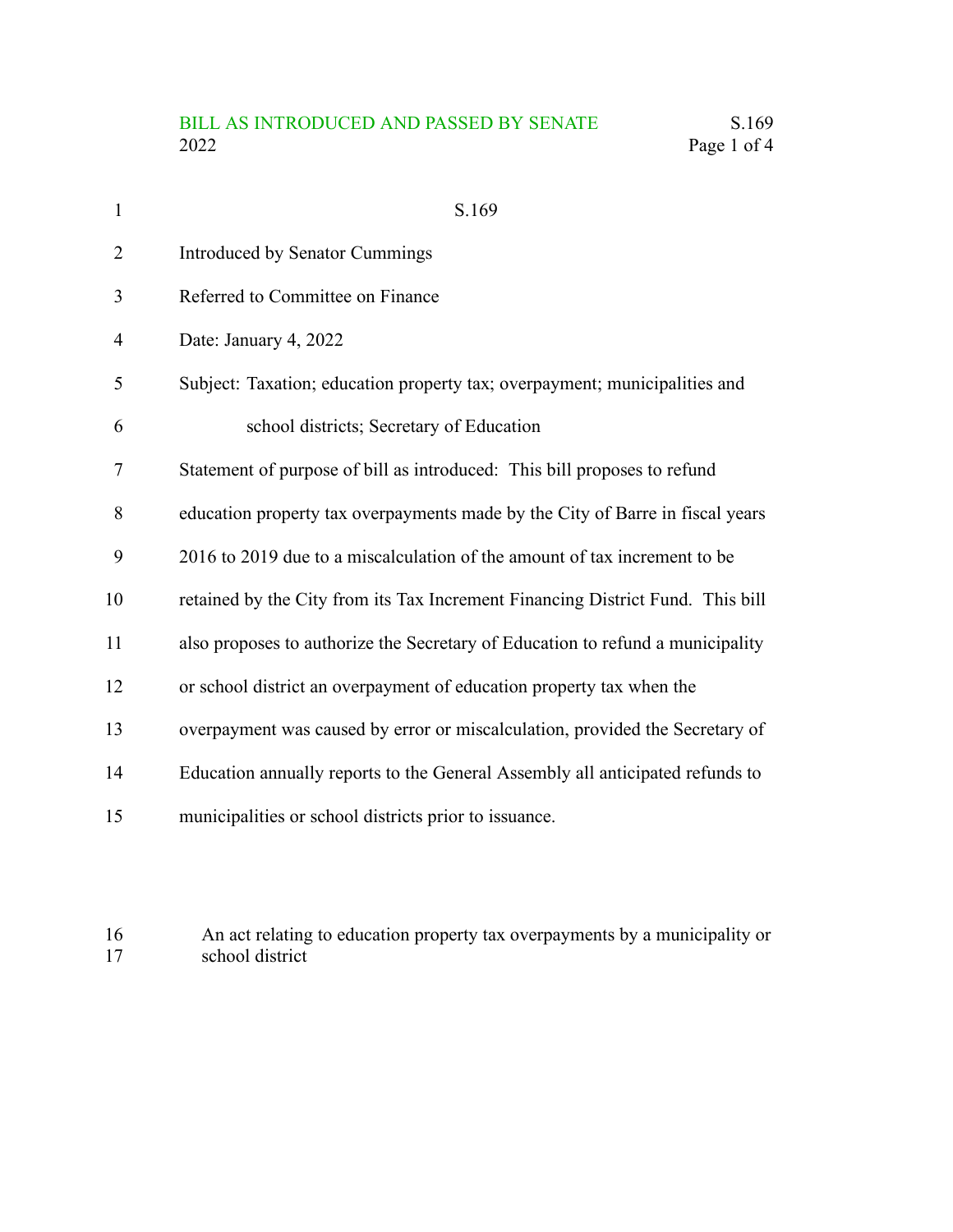It is hereby enacted by the General Assembly of the State of Vermont: 1

Sec. 1. EDUCATION FUND REFUND, CITY OF BARRE TIF DISTRICT; TAX INCREMENT; FY 2016–FY 2019 Notwithstanding 16 V.S.A. chapter 133 and any other provision of law to the contrary, the sum of \$20,962.00 shall be transferred from the Education Fund to the City of Barre not later than fiscal year 2023*June 30, 2022* to compensate the City for overpayments of education property taxes in fiscal years 2016 to 2019 due to insufficient retention of tax increment from the City's Tax Increment Financing District Fund.

*Sec. 1. [Deleted.]*

- Sec. 2. 16 V.S.A. § 4011 is amended to read: 4
- § 4011. EDUCATION PAYMENTS 5

(a) Annually, the General Assembly shall appropriate funds to pay for statewide education spending and a portion of a base education amount for each adult diploma student. 6 7 8

9

2

3

\* \* \*

(c) Annually, each school district shall receive an education spending payment for support of education costs. An unorganized town or gore shall receive an amount equal to its adjusted education payment for that year for each student based on the weighted average daily membership count, which 10 11 12 13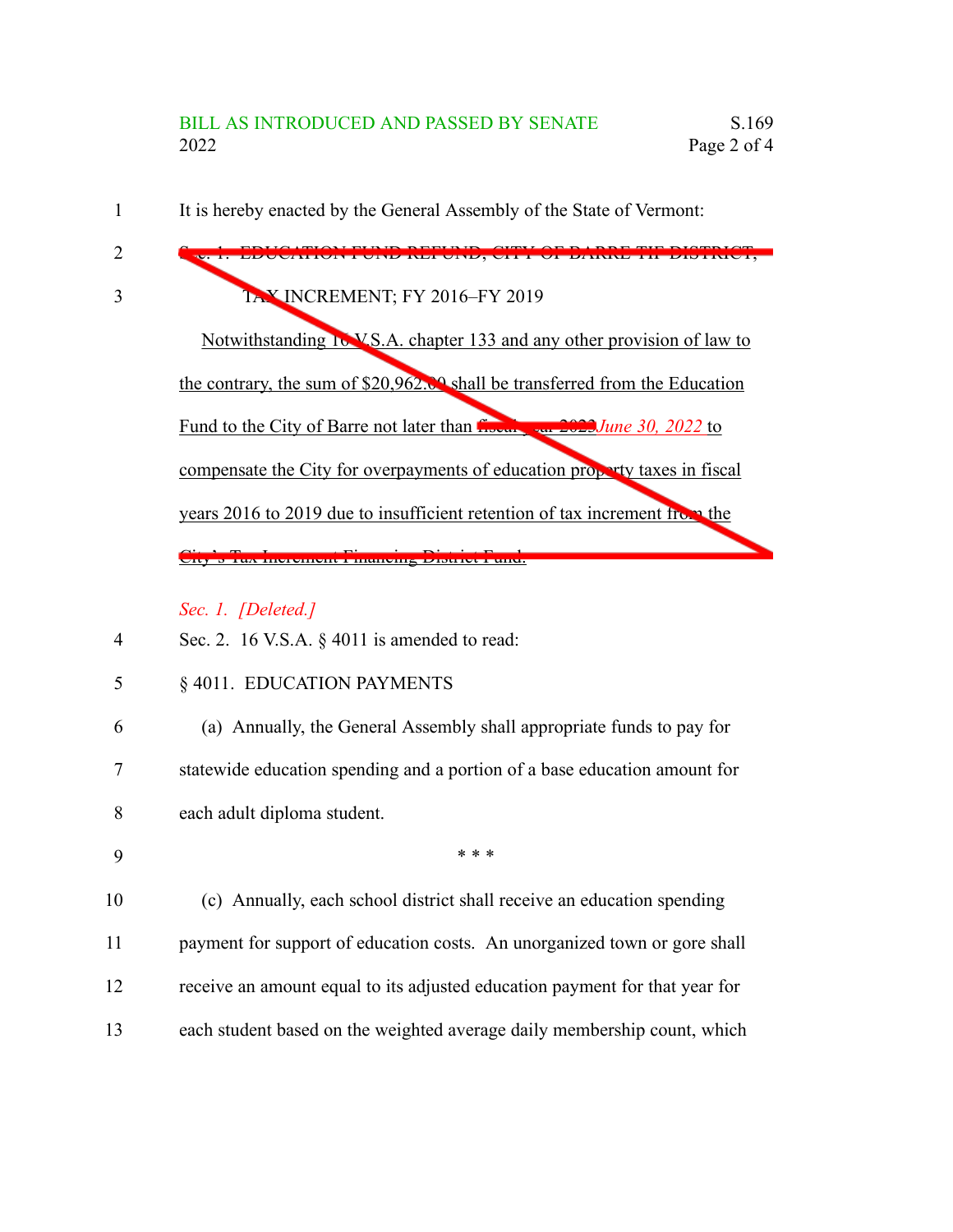shall not be equalized. In fiscal years 2007 and after, no district shall receive 1

more than its education spending amount. 2

> (d) Annually, on or before June 30, the Secretary may authorize refunds from the Education Fund to a municipality or a school district for that municipality's or school district's overpayments of the statewide education property tax during the immediately preceding four fiscal years, provided the overpayments were caused by clerical or administrative error or miscalculation. Annually, on or before January 15, the Secretary of Education shall report to the General Assembly *House Committees on Education and on Ways and Means and the Senate Committees on Education and on Finance* all anticipated refunds to municipalities or school districts under this subsection prior to issuance.

\* \* \* Sec. 3. 16 V.S.A. § 4025(b) is amended to read: (b) Monies in the Education Fund shall be used for the following: \* \* \* (6) To refund municipalities and school districts under subsection 3 4 5 6

> 4011(d) of this title for overpayments caused by clerical or administrative error or miscalculation, as determined by the Secretary of Education *in consultation with the Commissioner of Taxes*.